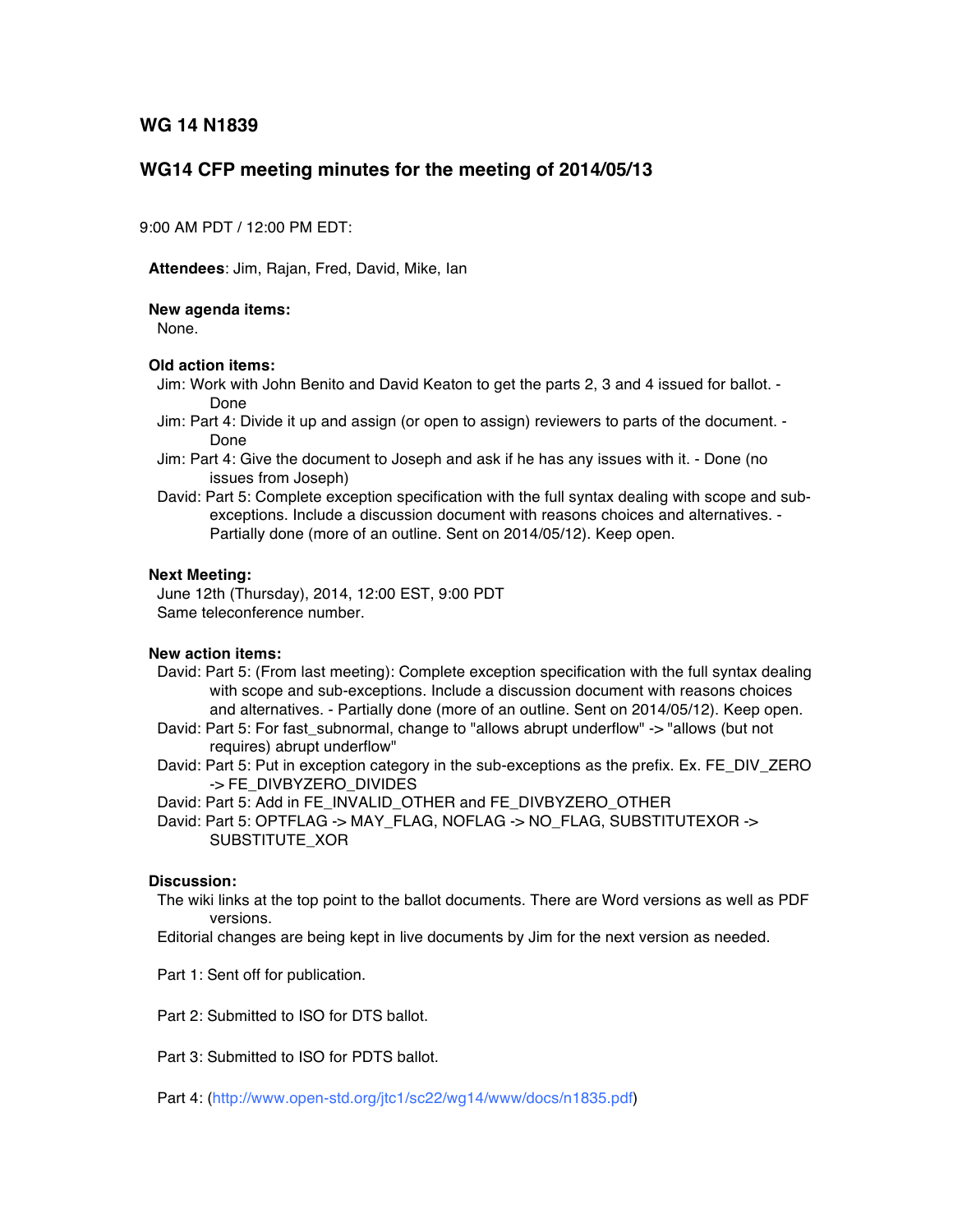Submitted to ISO for PDTS ballot.

Part 5: (Email from David sent 2014/04/14)

- Took parts from C11 and IEEE 754 and parts 1 and 2 to develop the framework/outline sent in the email.
- FENV\_WIDTH pragma: none means no preferred width.

Jim: What is the difference between none and float?

David: No difference. Generic should be standard (re floating types).

- There does need to be a difference since you can have float64, and float128 only since none would then be float64 and not float32.
- Jim: It is legitimate to add float64 to double. The FLT\_EVAL\_METHODs and
	- DEC\_EVAL\_METHOD defines the evaluation method but do not prescribe the evaluation method. The pragma should match up with those macros.

Perhaps have the pragma act as is if it sets the macro.

- Ian: Is width relevant to anything beyond x86?
- David: Yes, if you want to treat floats as doubles like pre-ANSI C.
- Jim/Ian: The pragmas should affect which lexical block they are associated with.

What the numbers mean (used for \* EVAL\_METHOD) are not obvious.

Fred: What represents none? 0 is float.

Jim: The user would have to use 0 or -1 since the EVAL\_METHOD macro would have been set to 1 for David's case.

Fred: How do we define the decimal widths?

Jim: We'd have to name the pragma's differently (split them up).

The pragma should change the macro value.

David: The pragma should not accept -1 as an argument.

Ian: Does adding in the half precision affect anything?

Rajan: Covered by the value 16 (from Part 3).

The pragma names will be FLT\_EVAL\_METHOD and DEC\_EVAL\_METHOD now. Underflow optimization:

Abrupt vs value changing

Jim: Existing pragmas use ON/OFF and do we want to use that vs ENABLE/DISABLE? David: Difference between allowing an optimization for example, but not requiring it.

Jim/Ian: The existing pragmas use ON/OFF but have the same semantics. They are ENABLE/DISABLE.

David: The distinction should be there.

Jim: The distinction must be listed in the spec. For the name however we should discuss if we want it to be inconsistent.

Rajan: Keep consistency if possible with C11. Everyone: Agreed.

\*ToDo: David: For fast\_subnormal, change to "allows abrupt underflow" -> "allows (but not requires) abrupt underflow"

Jim: The value changing optimizations switch is a coarse knob to set them all or off for all? David: In general yes, but with some exceptions. A list of optimizations will need to be given.

The global switch will be for all, and we can have smaller ones for individual optimizations. reproducible vs value changing opt (Chapter 10 and 11 of IEEE):

- Reproducible means gives same results. Value changing does not have to have the same results.
- i.e. Disabling value changing optimizations does not necessarily give you reproducible results. Ex. the transcendental functions.

Jim: Do you see the compiler diagnosing non-reproducible operations?

David: It could. Ex. no correctly rounded versions of trance dental functions so it is not necessarily reproducible.

Jim: It could for example replace a normal call with a cr prefixed call.

Note that reproducible doesn't mean any operation has to be reproducible. We need to